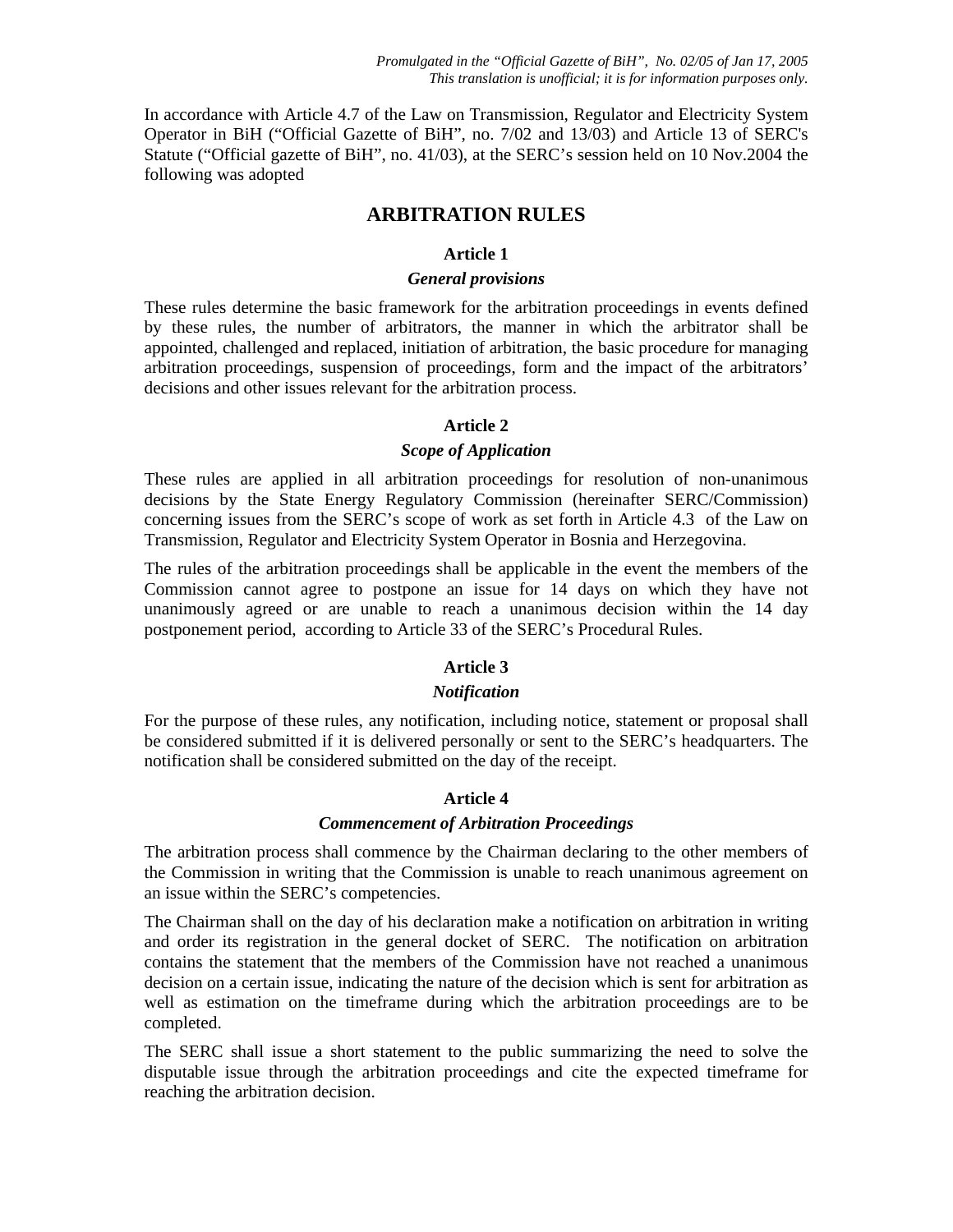#### **Article 5**

#### *Number of Arbitrators and their Appointment*

Only one international arbitrator shall be automatically appointed in order from the list containing the names of three to five persons with relevant experience and professional expertise in the energy and market sectors, with experience in dispute solution, and who can be entrusted with passing fair and unbiased arbitration decisions.

The list of arbitrators shall be created by the Commission members and it shall be determined prior to sending an issue for arbitration. If the Commission members cannot agree on the list of arbitrators, the President of the Commission shall request the Council of Ministers of BiH to complete the list of arbitrators.

Arbitrators shall be appointed in accordance with the strictly revolving order, completing the list prior to re-appointment of an arbitrator, except in cases when the Commission members unanimously agree that a particular arbitrator ought to be selected.

The list of arbitrators shall be updated every three years.

### **Article 6**

#### *Challenge of Arbitrator*

The appointed arbitrator can be challenged if there are circumstances and clear evidence bringing under suspicion his/her impartiality or independence.

The Commission member intending to request challenge, shall give written notice to the other two members of the Commission as well as the arbitrator whose appointment is challenged about about the intention to file a challenge within five days upon the appointment of the arbitrator. The notification shall be in writing and it shall comprise justification for the challenge.

The Commission members shall try to resolve the challenge as well as to determine reasons which are the grounds for the request for dismissal. If they cannot do so, the members of the Commission shall decide by majority vote on accepting or rejecting the challenge within five days upon the receipt of the written challenge.

If the Commission members accept the challenge of the arbitrator, the issue shall be directed to the next arbitrator from the previously determined list within five days upon the receipt of the written challenge by other members of the Commission.

### **Article 7**

### *Replacement of Arbitrator*

If it is determined before commencement of arbitration procedure or during the arbitration procedure that an arbitrator is not unbiased or independent as stipulated by Article 6 of the Rules, another arbitrator who shall replace him/her shall be appointed.

In case of death or resignation from the position of arbitrator during arbitration proceedings, a replacement arbitrator shall be appointed or he/she shall be selected in accordance with the proceedings stipulated by these Rules.

If the arbitrator does not perform his/her duty, the procedure under Articles 6 and 7 of these Rules shall be applied stipulating replacement of arbitrator.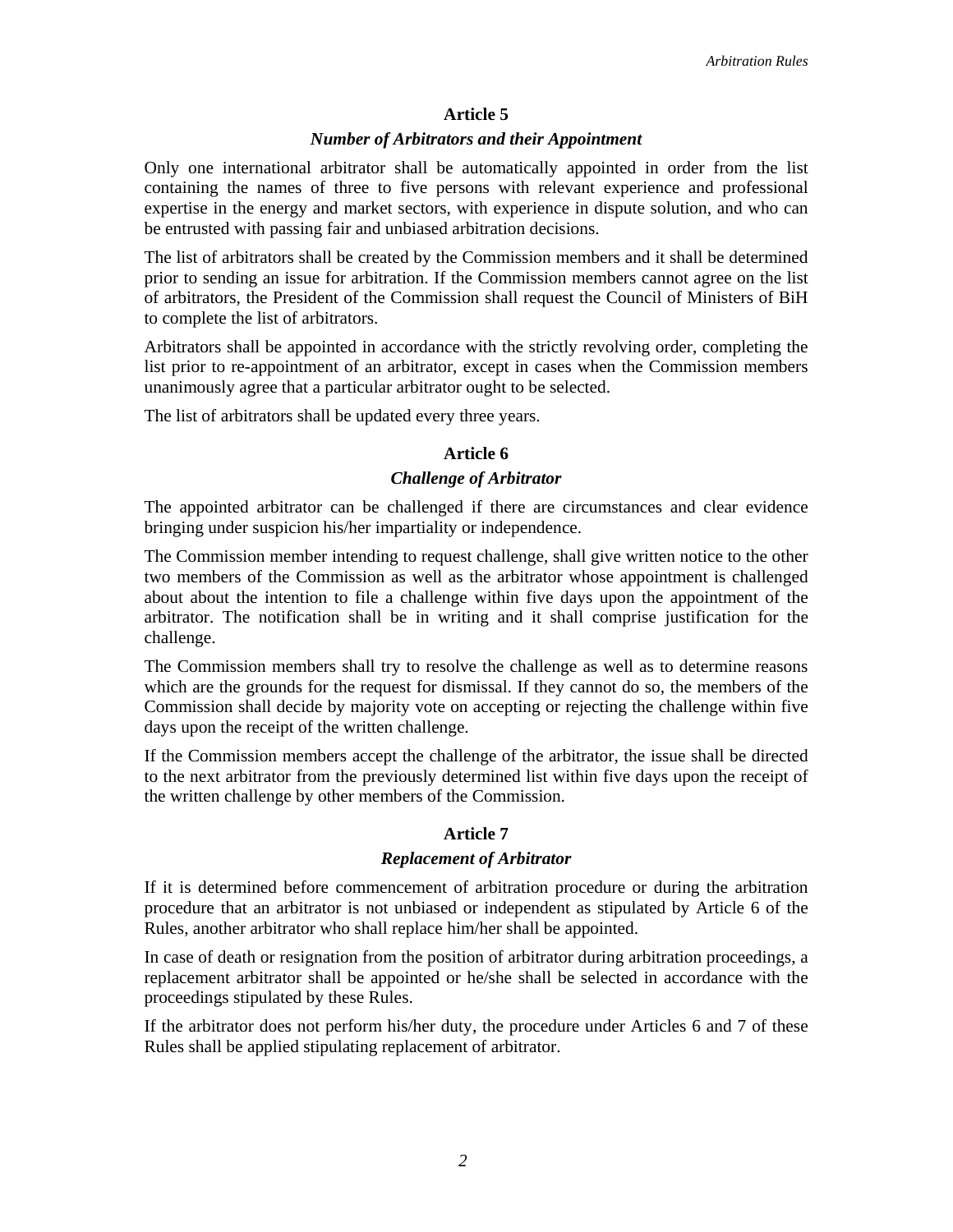#### **Article 8**

#### *Repetition of hearing in case of replacement of arbitrator*

If an arbitrator is replaced, the new arbitrator shall at his/her discretion decide if it is necessary to repeat previously held hearings.

## **Article 9**

#### *Conducting Arbitration Procedure*

In accordance with these rules, the arbitrator may lead the arbitration proceedings in a manner which s/he shall find suitable, with the condition that positions of the members of the Commission are equally and fairly treated.

The arbitration proceedings shall be conducted exclusively based on the documents and other materials which are part of the file developed at the SERC.

#### **Article 10**

#### *Place of Arbitration Proceedings*

Place of arbitration proceedings shall be at the Headquarters of the SERC or any other place as determined by the members of the Commission.

### **Article 11**

## *Position Statement*

Within the timeframe determined by the arbitrator, each member of the Commission shall submit his/her own Position Statement to the arbitrator.

Position Statement shall be comprised of: (a) name of the member of the Commission; (b) facts used as a basis for the position and (c) disputable issues.

### **Article 12**

#### *Replies*

Within the deadline as determined by the arbitrator, each member of the Commission may send his/her reply on the Position Statement to the other members of the Commission and to the arbitrator.

Reply on Position Statement shall specially include the reply to the details from points (b) and (c) of the Position Statement.

The arbitrator may decide whether s/he shall, beside the Position Statement and the Reply on the Position Statement, requires additional statements from the members of the Commission, and shall determine the deadlines for such statements to be submitted.

### **Article 13**

#### *Assistance*

Members of the Commission may obtain assistance while participating in any arbitration proceedings which shall be conducted in accordance with these Rules.

The Chairman of the Commission, along with agreement by other two members of Commission, shall appoint one or more employees of the SERC to assist all of the members of the Commission and the arbitrator. Each employee shall assist all members of the Commission and the arbitrator in order to maintain better cooperation between the members of the Commission and employees of the SERC while achieving as quality solution for the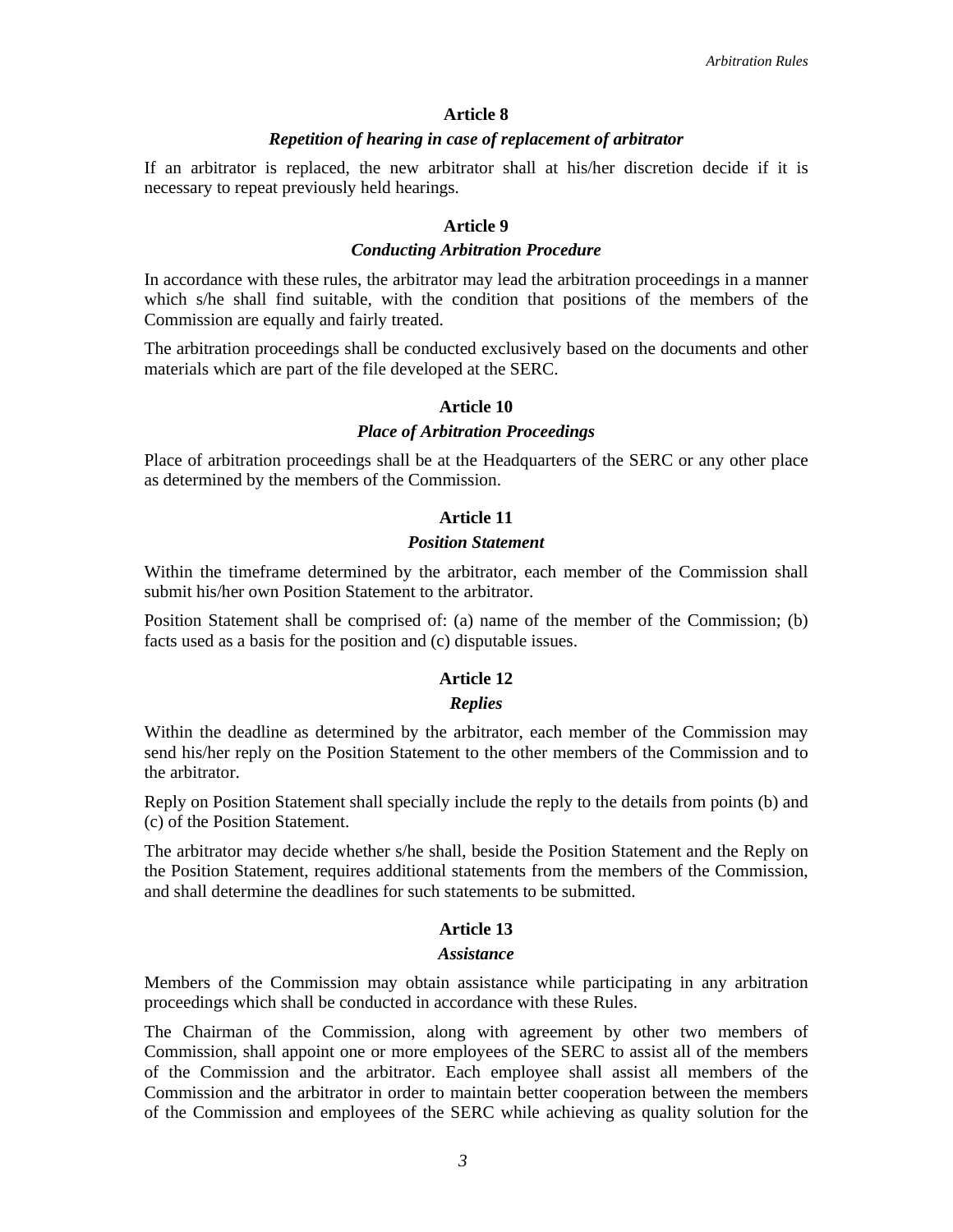unresolved case as possible. No member of the Commission shall accept the assistance from any person except from the employee(s) which who was previously appointed.

# **Article 14**

## *Deadlines*

Deadlines determined by the arbitrator to submit the statements, including the Position Statement and the Reply to the Position Statement, should not be longer than ten days. However, the arbitrator may extend the deadline, if s/he decides that such action is justified.

#### **Article 15**

#### *Oversights in execution of action*

If, within the deadline determined by the arbitrator, any member of the Commission fails to submit his/her Position Statement and the Reply to the statement with no clear rationale for such oversight, the arbitrator may decide based on the available evidence.

#### **Article 16**

#### *Form and the Effect of the Decision*

The Decision made by the arbitrator shall be supported with findings of fact, conclusions in accordance with the law, and the decision based on the data obtained from the SERC file. The arbitrator shall not call to any evidence or material which shall not be part of the documentation submitted for the purpose of the arbitration proceedings.

Decision of the arbitration proceedings shall be in writing, signed by the arbitrator and shall be final and, as such, binding for the SERC.

The arbitrator shall list the reasons based on which the decision has been made.

Decision of the arbitration proceedings shall be filed in the General Docket of the SERC.

Decision of the arbitration proceedings shall be published in the "Official Gazette of Bosnia and Herzegovina" and the official gazettes of the Entities.

#### **Article 17**

#### *Agreement or termination of the arbitration proceedings*

Arbitration proceedings shall be terminated if members of the Commission unanimously agree on solution of the issue of the arbitration proceedings before the arbitrator makes his/her decision.

The arbitrator shall either issue a decision on termination of the arbitration proceedings or, if requested by the members of the Commission and accepted by the arbitrator, the termination of the proceeding shall be registered as decision on arbitration proceedings based on harmonized issues. The arbitrator shall be obliged to offer reasons based on which the decision has been made.

#### **Article 18**

#### *Costs*

Costs which shall be incurred while conducting the arbitration proceedings shall be recovered from the Budget of the SERC.